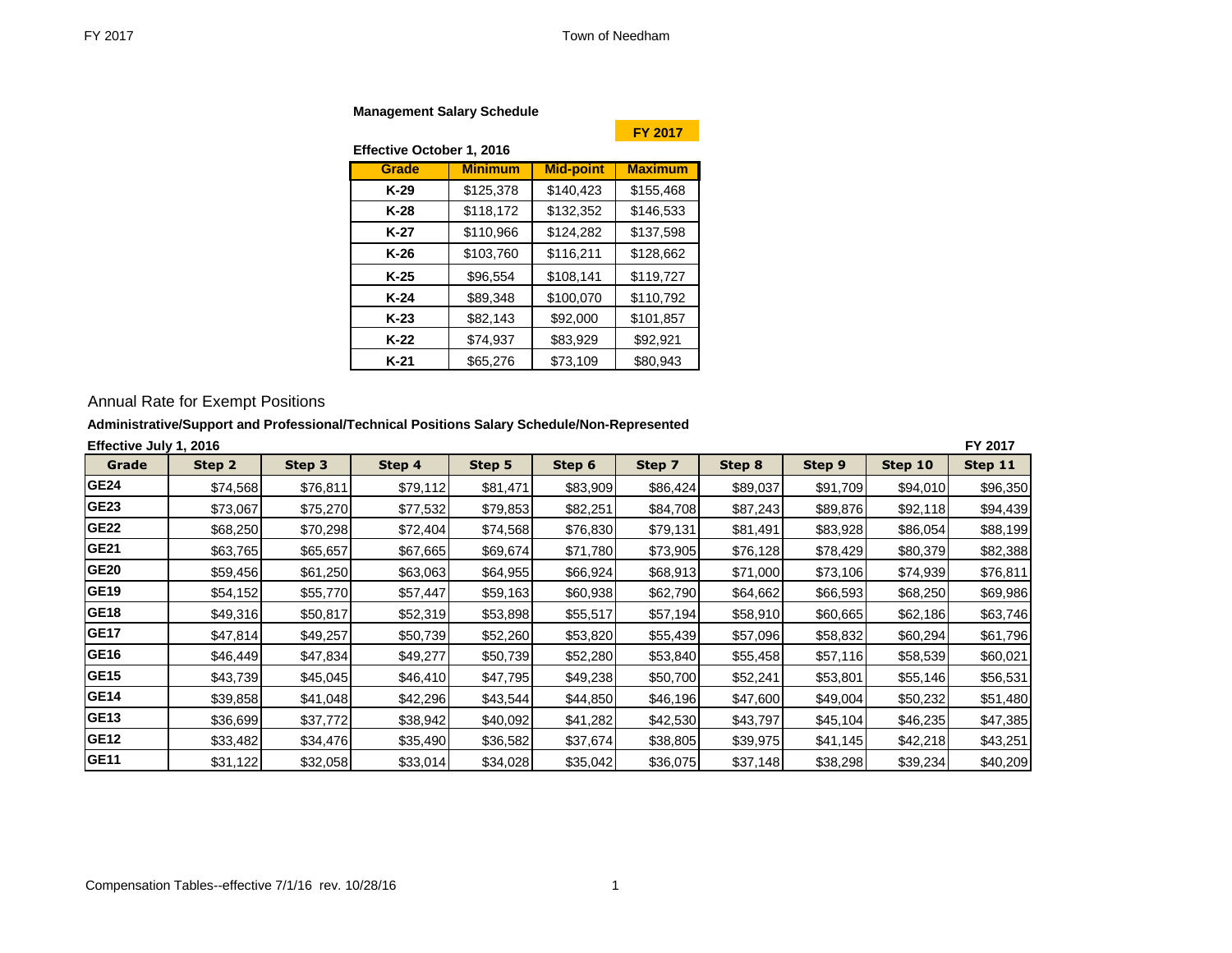# Hourly Rates for Non-Exempt Positions (37.5 Hours)

## **Administrative/Support and Professional/Technical Positions Salary Schedule/Non-Represented**

|                 | FY 2017<br>Effective July 1, 2016 |         |         |         |          |         |         |         |         |         |  |  |  |
|-----------------|-----------------------------------|---------|---------|---------|----------|---------|---------|---------|---------|---------|--|--|--|
| Grade           | Step 2                            | Step 3  | Step 4  | Step 5  | Step 6   | Step 7  | Step 8  | Step 9  | Step 10 | Step 11 |  |  |  |
| G24             | \$38.24                           | \$39.39 | \$40.57 | \$41.78 | \$43.03  | \$44.32 | \$45.66 | \$47.03 | \$48.21 | \$49.41 |  |  |  |
| G23             | \$37.47                           | \$38.60 | \$39.76 | \$40.95 | \$42.18  | \$43.44 | \$44.74 | \$46.09 | \$47.24 | \$48.43 |  |  |  |
| G22             | \$35.00                           | \$36.05 | \$37.13 | \$38.24 | \$39.40  | \$40.58 | \$41.79 | \$43.04 | \$44.13 | \$45.23 |  |  |  |
| G21             | \$32.70                           | \$33.67 | \$34.70 | \$35.73 | \$36.81  | \$37.90 | \$39.04 | \$40.22 | \$41.22 | \$42.25 |  |  |  |
| G20             | \$30.49                           | \$31.41 | \$32.34 | \$33.31 | \$34.32  | \$35.34 | \$36.41 | \$37.49 | \$38.43 | \$39.39 |  |  |  |
| G19             | \$27.77                           | \$28.60 | \$29.46 | \$30.34 | \$31.25  | \$32.20 | \$33.16 | \$34.15 | \$35.00 | \$35.89 |  |  |  |
| G18             | \$25.29                           | \$26.06 | \$26.83 | \$27.64 | \$28.47  | \$29.33 | \$30.21 | \$31.11 | \$31.89 | \$32.69 |  |  |  |
| G17             | \$24.52                           | \$25.26 | \$26.02 | \$26.80 | \$27.60  | \$28.43 | \$29.28 | \$30.17 | \$30.92 | \$31.69 |  |  |  |
| G16             | \$23.82                           | \$24.53 | \$25.27 | \$26.02 | \$26.81  | \$27.61 | \$28.44 | \$29.29 | \$30.02 | \$30.78 |  |  |  |
| G <sub>15</sub> | \$22.43                           | \$23.10 | \$23.80 | \$24.51 | \$25.25  | \$26.00 | \$26.79 | \$27.59 | \$28.28 | \$28.99 |  |  |  |
| G14             | \$20.44]                          | \$21.05 | \$21.69 | \$22.33 | \$23.00  | \$23.69 | \$24.41 | \$25.13 | \$25.76 | \$26.40 |  |  |  |
| G13             | \$18.82                           | \$19.37 | \$19.97 | \$20.56 | \$21.17l | \$21.81 | \$22.46 | \$23.13 | \$23.71 | \$24.30 |  |  |  |
| G12             | \$17.17                           | \$17.68 | \$18.20 | \$18.76 | \$19.32  | \$19.90 | \$20.50 | \$21.10 | \$21.65 | \$22.18 |  |  |  |
| G11             | \$15.96                           | \$16.44 | \$16.93 | \$17.45 | \$17.97  | \$18.50 | \$19.05 | \$19.64 | \$20.12 | \$20.62 |  |  |  |

## Hourly Rates for Non-Exempt Positions (40 Hours)

## **Professional and Technical Salary Schedule/Non-Represented Annual Compensation FLSA non-exempt positions**

**Effective July 1, 2016 FY 2017**

| Grade       | Step 2  | Step 3  | Step 4  | Step 5  | Step 6  | Step 7  | Step 8  | Step 9  | Step 10 | Step 11 |
|-------------|---------|---------|---------|---------|---------|---------|---------|---------|---------|---------|
| <b>GU24</b> | \$35.85 | \$36.93 | \$38.03 | \$39.17 | \$40.34 | \$41.55 | \$42.81 | \$44.09 | \$45.19 | \$46.32 |
| <b>GU23</b> | \$35.13 | \$36.19 | \$37.27 | \$38.39 | \$39.54 | \$40.72 | \$41.94 | \$43.21 | \$44.29 | \$45.40 |
| <b>GU22</b> | \$32.82 | \$33.80 | \$34.81 | \$35.85 | \$36.94 | \$38.04 | \$39.18 | \$40.35 | \$41.37 | \$42.41 |
| <b>GU21</b> | \$30.65 | \$31.57 | \$32.53 | \$33.50 | \$34.51 | \$35.54 | \$36.60 | \$37.71 | \$38.64 | \$39.61 |
| <b>GU20</b> | \$28.59 | \$29.44 | \$30.32 | \$31.23 | \$32.17 | \$33.13 | \$34.13 | \$35.15 | \$36.03 | \$36.93 |
| <b>GU19</b> | \$26.03 | \$26.81 | \$27.62 | \$28.44 | \$29.30 | \$30.18 | \$31.09 | \$32.02 | \$32.82 | \$33.64 |
| <b>GU18</b> | \$23.71 | \$24.43 | \$25.16 | \$25.92 | \$26.69 | \$27.49 | \$28.32 | \$29.16 | \$29.89 | \$30.64 |
| <b>GU17</b> | \$22.99 | \$23.68 | \$24.40 | \$25.13 | \$25.88 | \$26.66 | \$27.45 | \$28.28 | \$28.99 | \$29.71 |
| <b>GU16</b> | \$22.33 | \$23.00 | \$23.69 | \$24.40 | \$25.14 | \$25.89 | \$26.67 | \$27.46 | \$28.15 | \$28.86 |
| <b>GU15</b> | \$21.03 | \$21.66 | \$22.31 | \$22.98 | \$23.67 | \$24.38 | \$25.12 | \$25.87 | \$26.51 | \$27.18 |
| <b>GU14</b> | \$19.16 | \$19.74 | \$20.33 | \$20.94 | \$21.56 | \$22.21 | \$22.88 | \$23.56 | \$24.15 | \$24.75 |
| <b>GU13</b> | \$17.64 | \$18.16 | \$18.72 | \$19.28 | \$19.84 | \$20.45 | \$21.05 | \$21.69 | \$22.23 | \$22.78 |
| <b>GU12</b> | \$16.10 | \$16.58 | \$17.07 | \$17.59 | \$18.11 | \$18.65 | \$19.22 | \$19.79 | \$20.30 | \$20.79 |
| <b>GU11</b> | \$14.96 | \$15.41 | \$15.87 | \$16.36 | \$16.85 | \$17.34 | \$17.86 | \$18.41 | \$18.86 | \$19.33 |

Compensation Tables--effective 7/1/16 rev. 10/28/16 2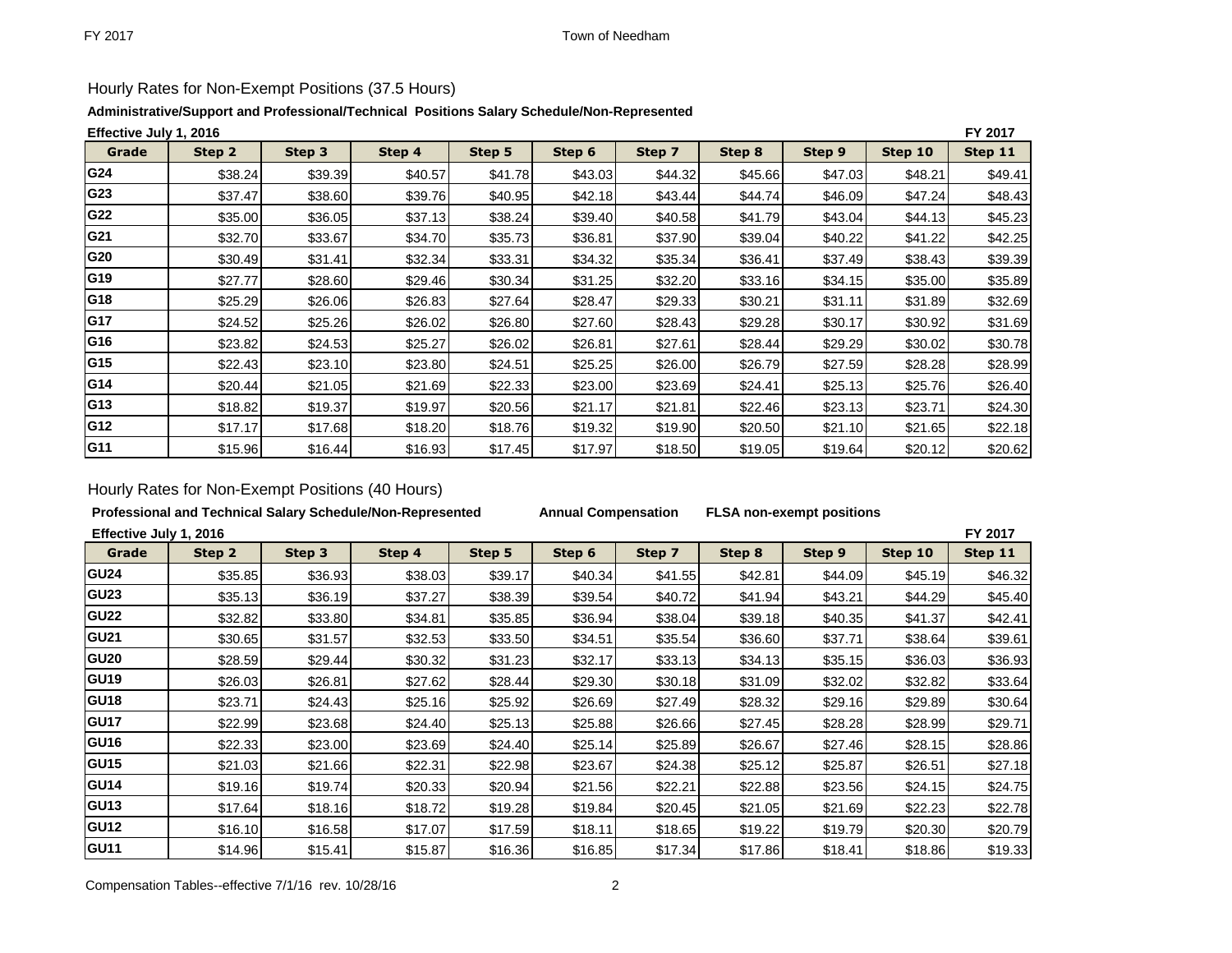| 37.5 hours per week/hourly |  |  |  |  |  |
|----------------------------|--|--|--|--|--|
|----------------------------|--|--|--|--|--|

| Effective July 1, 2016 |         |         |         |         |         |         |         |         |         |
|------------------------|---------|---------|---------|---------|---------|---------|---------|---------|---------|
| Grade                  | Step 3  | Step 4  | Step 5  | Step 6  | Step 7  | Step 8  | Step 9  | Step 10 | Step 11 |
| $I-24$                 | \$39.39 | \$40.57 | \$41.78 | \$43.03 | \$44.32 | \$45.66 | \$47.03 | \$48.21 | \$49.41 |
| $I-23$                 | \$38.60 | \$39.76 | \$40.95 | \$42.18 | \$43.44 | \$44.74 | \$46.09 | \$47.24 | \$48.43 |
| $I-22$                 | \$36.05 | \$37.13 | \$38.24 | \$39.40 | \$40.58 | \$41.79 | \$43.04 | \$44.13 | \$45.23 |
| $I-21$                 | \$33.67 | \$34.70 | \$35.73 | \$36.81 | \$37.90 | \$39.04 | \$40.22 | \$41.22 | \$42.25 |
| l-20                   | \$31.41 | \$32.34 | \$33.31 | \$34.32 | \$35.34 | \$36.41 | \$37.49 | \$38.43 | \$39.39 |
| $I-19$                 | \$28.60 | \$29.46 | \$30.34 | \$31.25 | \$32.20 | \$33.16 | \$34.15 | \$35.00 | \$35.89 |
| $I-18$                 | \$26.06 | \$26.83 | \$27.64 | \$28.47 | \$29.33 | \$30.21 | \$31.11 | \$31.89 | \$32.69 |
| $I-17$                 | \$25.26 | \$26.02 | \$26.80 | \$27.60 | \$28.43 | \$29.28 | \$30.17 | \$30.92 | \$31.69 |
| I-16                   | \$24.53 | \$25.27 | \$26.02 | \$26.81 | \$27.61 | \$28.44 | \$29.29 | \$30.02 | \$30.78 |
| l-15                   | \$23.10 | \$23.80 | \$24.51 | \$25.25 | \$26.00 | \$26.79 | \$27.59 | \$28.28 | \$28.99 |
| I-14                   | \$21.05 | \$21.69 | \$22.33 | \$23.00 | \$23.69 | \$24.41 | \$25.13 | \$25.76 | \$26.40 |
| I-13                   | \$19.37 | \$19.97 | \$20.56 | \$21.17 | \$21.81 | \$22.46 | \$23.13 | \$23.71 | \$24.30 |
| $I-12$                 | \$17.68 | \$18.20 | \$18.76 | \$19.32 | \$19.90 | \$20.50 | \$21.10 | \$21.65 | \$22.18 |

**I-11** \$16.44 \$16.93 \$17.45 \$17.97 \$18.50 \$19.05 \$19.64 \$20.12 \$20.62

**ITWA: Administrative/Support and Professional/Technical Positions 37.5 hours per week/hourly**

#### **ITWA: Administrative/Support and Professional/Technical Positions 37.5 hours per week/annual**

**Effective July 1, 2016 FY2017**

|              | 3.          |             | 5.          | 6           |             | 8           | 9           | 10          | 11          |
|--------------|-------------|-------------|-------------|-------------|-------------|-------------|-------------|-------------|-------------|
| <b>IE-24</b> | \$76,810.50 | \$79,111.50 | \$81,471.00 | \$83,908.50 | \$86,424.00 | \$89,037.00 | \$91,708.50 | \$94,009.50 | \$96,349.50 |
| $IE-23$      | \$75,270.00 | \$77,532.00 | \$79,852.50 | \$82,251.00 | \$84,708.00 | \$87,243.00 | \$89,875.50 | \$92,118.00 | \$94,438.50 |
| <b>IE-22</b> | \$70,297.50 | \$72,403.50 | \$74,568.00 | \$76,830.00 | \$79,131.00 | \$81,490.50 | \$83,928.00 | \$86,053.50 | \$88,198.50 |
| <b>IE-21</b> | \$65,656.50 | \$67,665.00 | \$69,673.50 | \$71,779.50 | \$73,905.00 | \$76,128.00 | \$78,429.00 | \$80,379.00 | \$82,387.50 |
| <b>IE-20</b> | \$61,249.50 | \$63,063.00 | \$64,954.50 | \$66,924.00 | \$68,913.00 | \$70,999.50 | \$73,105.50 | \$74,938.50 | \$76,810.50 |
| <b>IE-19</b> | \$55,770.00 | \$57,447.00 | \$59,163.00 | \$60,937.50 | \$62,790.00 | \$64,662.00 | \$66,592.50 | \$68,250.00 | \$69,985.50 |
| <b>IE-18</b> | \$50,817.00 | \$52,318.50 | \$53,898.00 | \$55,516.50 | \$57,193.50 | \$58,909.50 | \$60,664.50 | \$62,185.50 | \$63,745.50 |
| <b>IE-17</b> | \$49,257.00 | \$50,739.00 | \$52,260.00 | \$53,820.00 | \$55,438.50 | \$57,096.00 | \$58,831.50 | \$60,294.00 | \$61,795.50 |
| <b>IE-16</b> | \$47,833.50 | \$49,276.50 | \$50,739.00 | \$52,279.50 | \$53,839.50 | \$55,458.00 | \$57,115.50 | \$58,539.00 | \$60,021.00 |
| <b>IE-15</b> | \$45,045.00 | \$46,410.00 | \$47,794.50 | \$49,237.50 | \$50,700.00 | \$52,240.50 | \$53,800.50 | \$55,146.00 | \$56,530.50 |
| <b>IE-14</b> | \$41,047.50 | \$42,295.50 | \$43,543.50 | \$44,850.00 | \$46,195.50 | \$47,599.50 | \$49,003.50 | \$50,232.00 | \$51,480.00 |
| <b>IE-13</b> | \$37,771.50 | \$38,941.50 | \$40,092.00 | \$41,281.50 | \$42,529.50 | \$43,797.00 | \$45,103.50 | \$46,234.50 | \$47,385.00 |
| <b>IE-12</b> | \$34,476.00 | \$35,490.00 | \$36,582.00 | \$37,674.00 | \$38,805.00 | \$39,975.00 | \$41,145.00 | \$42,217.50 | \$43,251.00 |
| <b>IE-11</b> | \$32,058.00 | \$33,013.50 | \$34,027.50 | \$35,041.50 | \$36,075.00 | \$37,147.50 | \$38,298.00 | \$39,234.00 | \$40,209.00 |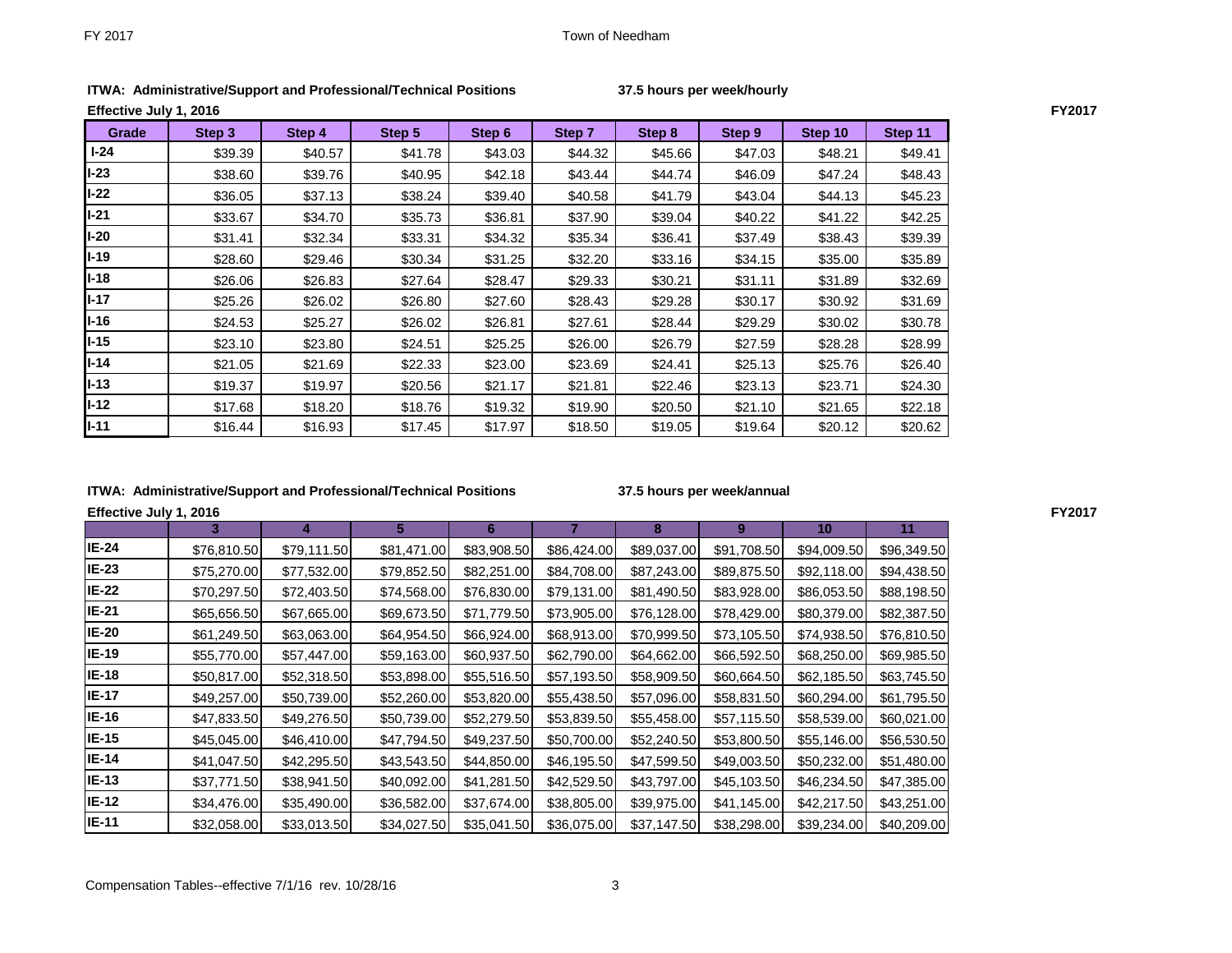## **NIPEA/Public Works Salary 40 Hours per Week**

|                 | FY 2017<br>Effective July 1, 2016 |        |        |        |        |        |        |        |  |  |  |  |
|-----------------|-----------------------------------|--------|--------|--------|--------|--------|--------|--------|--|--|--|--|
| Grade           | Step 2                            | Step 3 | Step 4 | Step 5 | Step 6 | Step 7 | Step 8 | Step 9 |  |  |  |  |
| lw7             |                                   | 27.41  | 28.22  | 29.06  | 29.71  | 30.65  | 31.62  | 32.55  |  |  |  |  |
| lw <sub>6</sub> | 25.01                             | 25.75  | 26.52  | 27.30  | 28.12  | 28.75  | 29.35  | 29.96  |  |  |  |  |
| W <sub>5</sub>  | 23.18                             | 23.86  | 24.56  | 25.29  | 26.04  | 26.62  | 27.18  | 27.74  |  |  |  |  |
| W <sub>4</sub>  | 21.60                             | 22.25  | 22.90  | 23.58  | 24.28  | 24.91  | 25.43  | 25.95  |  |  |  |  |
| lw <sub>3</sub> | 20.31                             | 20.91  | 21.52  | 22.16  | 22.82  | 23.52  | 23.91  | 24.33  |  |  |  |  |
| lw <sub>2</sub> |                                   | 18.96  | 19.65  | 20.40  | 21.18  | 22.06  | 22.44  | 22.83  |  |  |  |  |

## **Public Facilities -- Trades BCTIA - 40 Hours per Week**

**Effective July 1, 2016**

| <b>Grade</b> | Step 1  | Step 2  | Step 3  | Step 4  | Step 5  | Step 6  | <b>Step 7</b> | Step 8  |
|--------------|---------|---------|---------|---------|---------|---------|---------------|---------|
| <b>BT4</b>   | \$29.24 | \$30.12 | \$31.01 | \$31.93 | \$32.73 | \$33.52 | \$34.36       | \$35.20 |
| <b>BT3</b>   | \$25.65 | \$26.41 | \$27.20 | \$28.00 | \$28.69 | \$29.40 | \$30.13       | \$30.87 |
| <b>BT2</b>   | \$23.35 | \$24.03 | \$24.75 | \$25.48 | \$26.11 | \$26.76 | \$27.40       | \$28.09 |
| <b>BT1</b>   | \$21.26 | \$21.87 | \$22.53 | \$23.19 | \$23.77 | \$24.35 | \$24.95       | \$25.56 |

### **Public Facilities -- Trades BCTIA - 40 Hours per Week**

| Effective July 1, 2016 |         |                   |                   |               |         |         |               |         |  |  |  |
|------------------------|---------|-------------------|-------------------|---------------|---------|---------|---------------|---------|--|--|--|
| <b>Grade</b>           | Step 1  | Step <sub>2</sub> | Step <sub>3</sub> | <b>Step 4</b> | Step 5  | Step 6  | <b>Step 7</b> | Step 8  |  |  |  |
| <b>BC3</b>             | \$22.79 | \$23.44           | \$24.11           | \$24.80       | \$25.39 | \$25.99 | \$26.61       | \$27.25 |  |  |  |
| BC <sub>2</sub>        | \$21.72 | \$22.33           | \$22.97           | \$23.63       | \$24.19 | \$24.77 | \$25.37       | \$25.96 |  |  |  |
| <b>BC1</b>             | \$18.94 | \$19.48           | \$20.02           | \$20.60       | \$21.08 | \$21.59 | \$22.10       | \$22.63 |  |  |  |

**Police Unit A Salary Schedule 40 Hours per week**

**Effective July 1, 2016 FY 2017**

|              | FI ZUIT |                   |                   |                   |                   |                   |                   |                   |
|--------------|---------|-------------------|-------------------|-------------------|-------------------|-------------------|-------------------|-------------------|
| <b>GRADE</b> | Step 1  | STEP <sub>2</sub> | STEP <sub>3</sub> | STEP <sub>4</sub> | STEP <sub>5</sub> | STEP <sub>6</sub> | STEP <sub>7</sub> | STEP <sub>8</sub> |
| IP-2         |         | 22.56             | 32.32             | 33.51             | 34.81             | 36.17             | 36.89             | 37.62             |
| <b>IP-1</b>  | 22.56   | 23.65             | 24.79             | 26.00             | 27.27             | 28.60             | 29.99             | 30.59             |

| <b>Police Superior Officers Association Salary Schedule</b> |         |                   |         |                   |         |                   |         |            |         |
|-------------------------------------------------------------|---------|-------------------|---------|-------------------|---------|-------------------|---------|------------|---------|
| Effective July 1, 2016                                      |         |                   |         | <b>FY2017</b>     |         |                   |         |            |         |
| <b>GRADE</b>                                                | Step 1  | STEP <sub>2</sub> |         | STEP <sub>3</sub> |         | STEP <sub>4</sub> |         | <b>MAX</b> |         |
| $IP-3$                                                      | 108.000 | £.                | 110.970 |                   | 114.022 |                   | 117.157 |            | 120.379 |